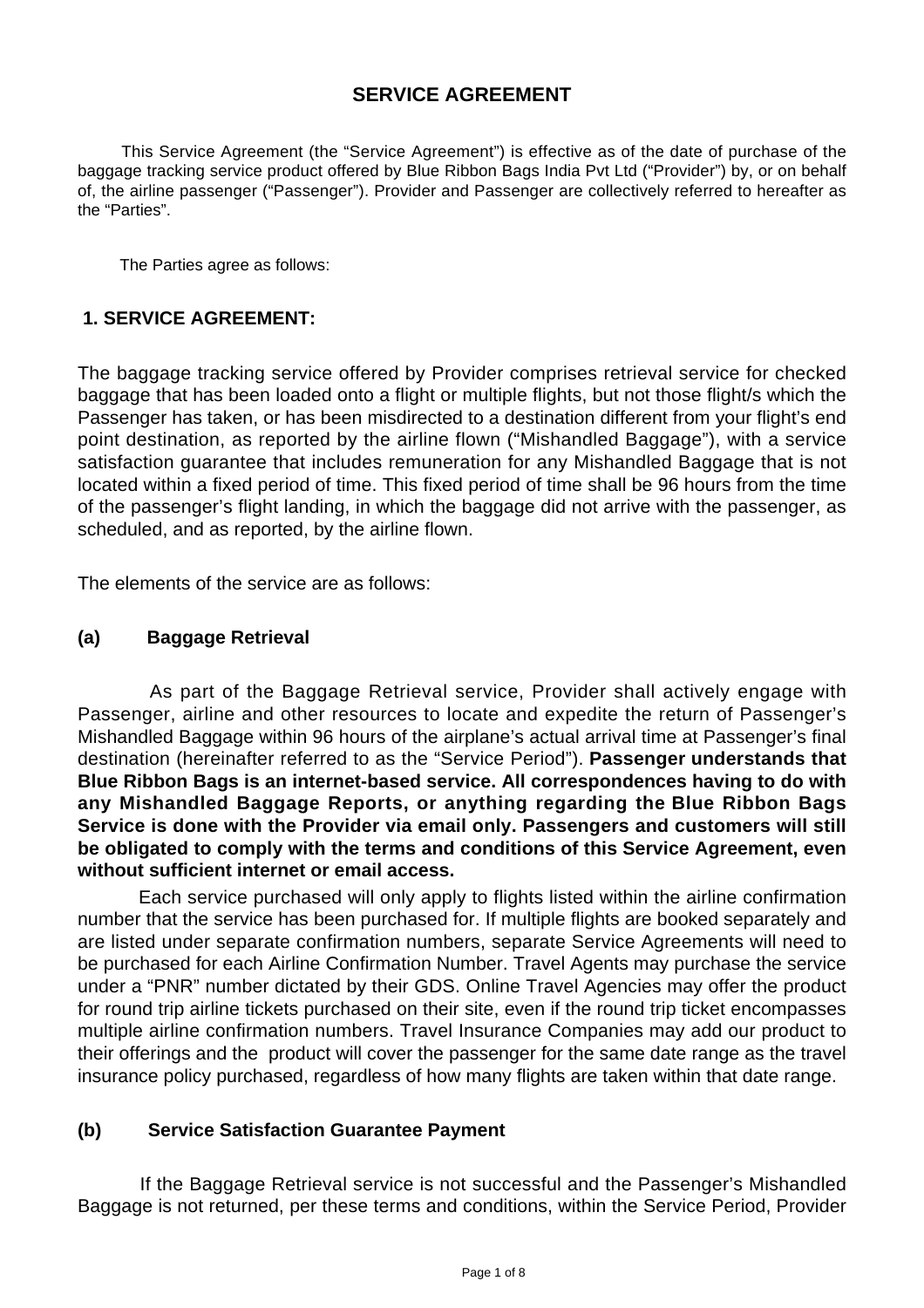shall pay the Passenger in accordance with the Service Satisfaction Guarantee Limit of Liability. Provider offers a choice of multiple levels of Baggage Retrieval services. Passenger shall elect the desired level of Baggage Retrieval services, with a corresponding Service Satisfaction Guarantee Limit of Liability, set forth in Section (d)below, and pay Provider the corresponding Service Agreement Fee, set forth in section (c), below.

| (c) Service Agreement Fee    |                                    | (d) Service Satisfaction Guarantee Limit of Liability                       |  |
|------------------------------|------------------------------------|-----------------------------------------------------------------------------|--|
| <b>Particulars</b>           | <b>Service Fee</b>                 | <b>Compensation (Passenger can claim)</b>                                   |  |
| Domestic Flights*            | Bronze-INR 95 (inclusive of taxes) | INR 19,000 per passenger per Baggage                                        |  |
| <b>International Flights</b> | Gold-INR 330 (inclusive of taxes)  | (Maximum up to 2 checked-in bags)<br>INR 66,000 - per passenger per Baggage |  |
|                              |                                    | (Maximum up to 2 checked-in bags)                                           |  |

### **Remuneration of the Service Satisfaction Guarantee Limit of Liability is limited to two (2) undelivered bags per passenger.**

 In order to be eligible for the Baggage Retrieval services and Service Satisfaction Guarantee payment provided for in this Service Agreement Passenger accepts and must fully comply with the following:

# **2. RESPONSIBILITIES AND UNDERTAKINGS OF PASSENGER:**

a. Payment of the Service Agreement Fee by the Passenger shall constitute full acceptance by Passenger of the terms of this Service Agreement.

b. All information provided to Provider for purchase of the baggage tracking service product, or when filing a mishandled baggage report ("MBR"),must be accurate and truthful. Inaccurate entries of information when purchasing the product, including mistaken passenger names, wrong airline choices, and wrong airline confirmation numbers (E-ticket numbers or any ticket number issued by a travel agency that sold the passenger their airline ticket, will not qualify as airline confirmation numbers. An airline confirmation number must be issued by the airline itself, and only flights listed under the airline confirmation number issued by the airline that the ticket was purchased for, will qualify for baggage retrieval services or the Blue Ribbon Bags Satisfaction Guaranteed Payment in the event of a lost bag.), will void the Service Agreement and Passenger will be ineligible for any Baggage Retrieval services and Service Satisfaction Guarantee payments under this Service Agreement. All information provided to provider when reporting mishandled baggage will be used to process Mishandled Baggage Reports, including airline arrival times. If a passenger enters the wrong email address as part of their Mishandled Baggage Report, provider will not be liable for passenger's inability to answer or comply with the terms and conditions of this Service Agreement.

c. If the provider informs the passenger, via email, of wrong information provided within the passenger's Mishandled Baggage Report, passenger will have 12 hours to correct the information provided. Any misinformation not corrected by the passenger, within 12 hours of being informed will void the service agreement and mishandled baggage report, and Passenger will be ineligible for baggage retrieval services or satisfaction guaranteed payment.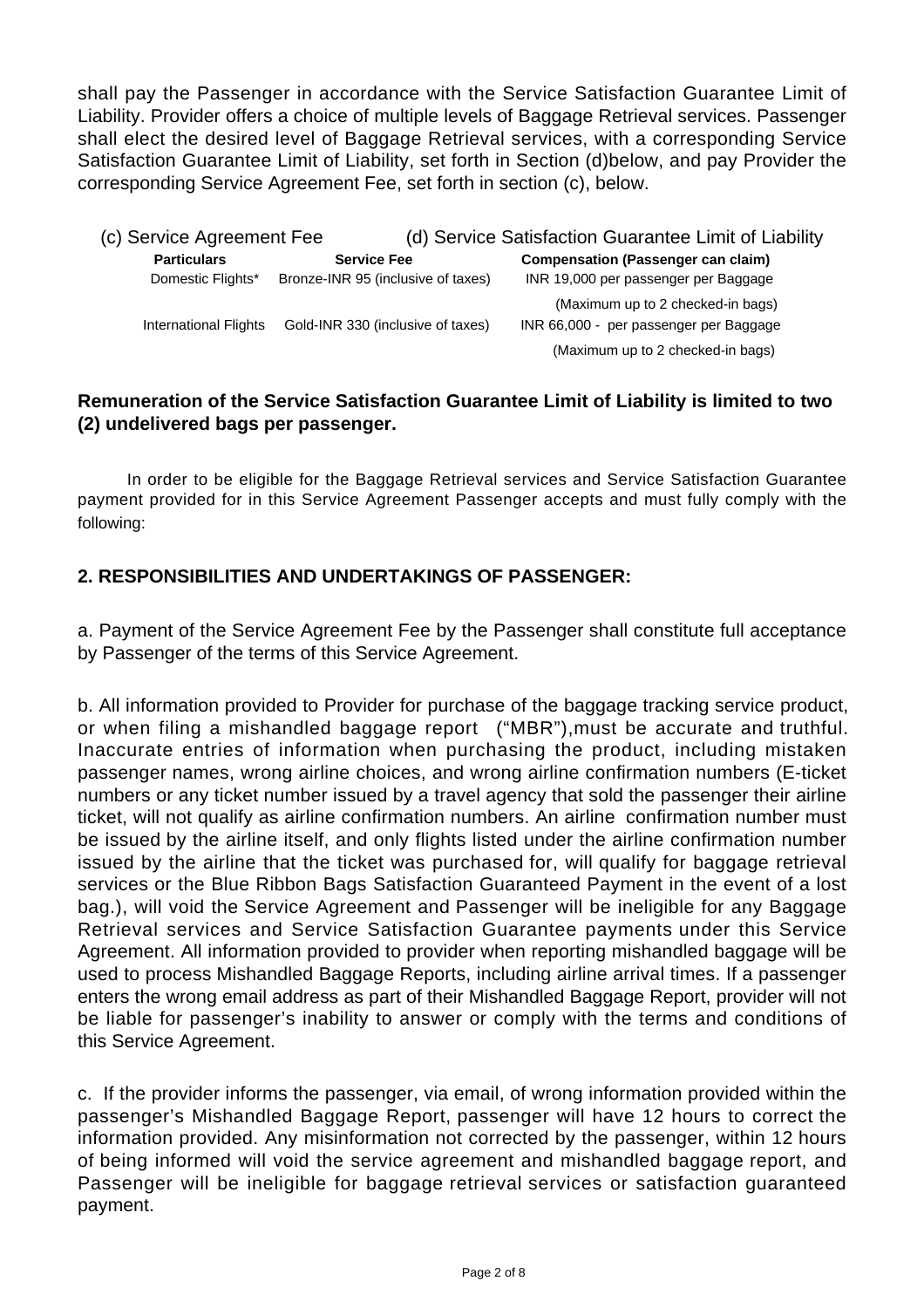d. Passenger must purchase the baggage tracking service product prior to the initial departure time of the airplane. Passenger must purchase the baggage tracking service prior to all flights within their outbound or inbound trip. Passenger may not purchase the service while in between legs of a journey (i.e. while in between connecting flights). All flights within a passenger's itinerary, or that a passenger has taken to arrive at their destination, and all flights that a passenger's bag(s) are tagged for by any airline's baggage tag system within their journey to their final destination, must be covered with the Blue Ribbon Bags service in order to qualify for baggage retrieval services or the Blue Ribbon Bags satisfaction guaranteed payment in the event of a mishandled bag. Any portion of a passenger's trip to arrive at their destination, or if the passengers bags are tagged for flights under any airline's baggage tag system, that is not covered with a Blue Ribbon Bags Service Agreement, will disqualify the passenger from baggage retrieval services or the satisfaction guaranteed payment in the event of a mishandled bag, even in the event that all other flights within that journey have separate services purchased for them. Once a Mishandled Baggage Report has been filed for a bag, passenger may not purchase additional services for additional flights having anything to do with the bag reported under the active MBR. Any changes to the delivery address that require an additional flight, which requires an additional service, may not be purchased after a Mishandled Baggage Report has been filed. Changes to the delivery address of the passenger for a Mishandled Bag that has already been reported to provider that does not already have an additional service associated with the additional flight, will disqualify the passenger from eligibility for baggage retrieval services or the Blue Ribbon Bags satisfaction guaranteed payment

e. Passenger acknowledges that Provider has the right to reject any effort to purchase the baggage tracking service product and may cancel any Service Agreement (including the return of the Service Agreement Fee to the Passenger) at any time prior to the filing of a Mishandled Baggage Report by the Passenger.

f. Passenger must promptly, within the Service Period, report a claim to the airline (in the form required by the rules of the airline) that Passenger's baggage has been mishandled or undelivered before reporting their Mishandled Baggage to the provider.

g. Passenger must receive from the airline an acknowledgement of the Mishandled Baggage Claim, which must include a unique identifier for their airline lost luggage claim (often called a file locator, reference or tracking number). Blue Ribbon Bags will not retrieve unique identifier numbers (file reference, locator, or tracking numbers) from the airline on the customer's behalf. It is the passenger's responsibility to collect this information from the airline when filing their lost baggage claim with the airline. Mishandled Baggage Reports not containing unique identifying numbers will not be processed, and Passenger will be ineligible for any Baggage Retrieval services and Service Satisfaction Guarantee payments under this Service Agreement.

h. Passenger must then report the Mishandled Baggage Claim to Provider, using the reporting methods as explained in section 2(j) of this agreement, including the airline-issued unique identifier for their lost luggage claim ("file reference number") and for each bag ("baggage tag number"), and all required information, within 24 hours of the airplane's actual arrival time for the Mishandled Baggage Report to be processed. Any Mishandled Baggage Reports reported to Blue Ribbon Bags at any point after the expiration of the 24 hour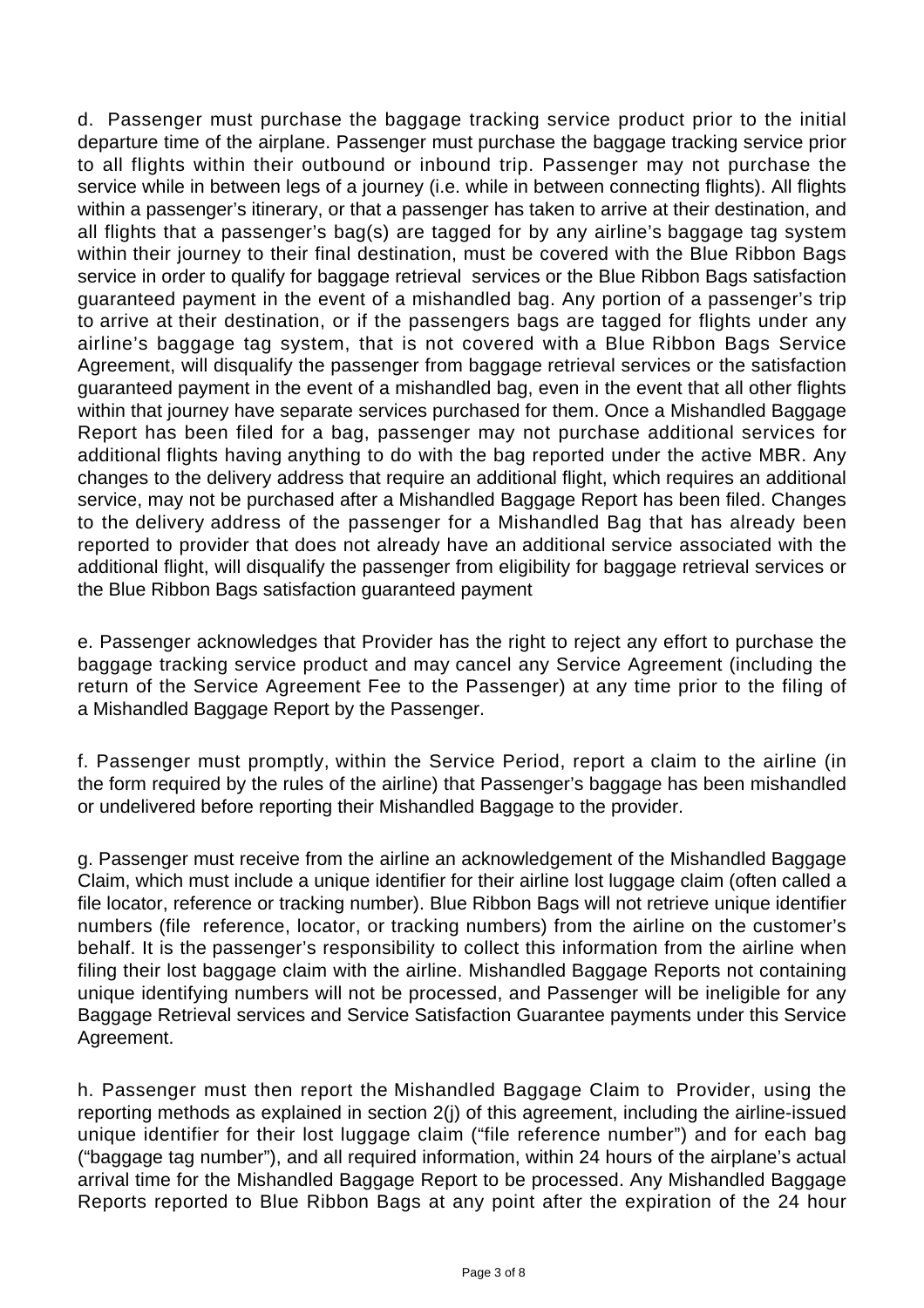deadline from the airplane's actual arrival time will be denied, regardless of the circumstances and reasons, and those passengers will not qualify for baggage retrieval services or for Service Satisfaction Guaranteed Payment.

i. In order to complete the Mishandled Baggage Report filing process, all passengers are required to submit a copy of the report, as provided to the passenger by the airline when they filed their lost luggage claim, to Blue Ribbon Bags within 24 hours of the passenger's flight landing, in order for the passenger to qualify for baggage retrieval services or the Blue Ribbon Bags Satisfaction Guaranteed Payment. If this documentation, as provided to the passenger by the airline, is not submitted to Blue Ribbon Bags within 24 hours of the passenger's flight landing, their Mishandled Baggage Report with Blue Ribbon Bags will be denied immediately upon expiration of the 24 hour deadline, and the passenger will not qualify for baggage retrieval services or the Blue Ribbon Bags Satisfaction Guaranteed Payment. The report must be submitted by the passenger by emailing the designated Blue Ribbon Bags email address at mbr@blueribbonbags.com and the passenger must put their Service Agreement number, provided to them by Blue Ribbon Bags upon purchase, in the subject line of the email. Supporting Airline documentation which is submitted in any other manner then as instructed here will not be considered a valid submission, and will not be considered with regard to any Mishandled Baggage Report with Blue Ribbon Bags. Any reports that do not have accompanying documentation submitted in the manner described in this section, will be denied upon expiration of the 24 hour deadline from when the passenger's flight landed and the passenger will not qualify for baggage retrieval services or the Blue Ribbon Bags Satisfaction Guaranteed Payment.

j. All bags will be considered returned to the passenger, and this service agreement will be considered fulfilled, per the terms and conditions of the Blue Ribbon Bags Service Agreement, when as per the airline's lost baggage system, the bag arrives at the airport on record with the passenger's lost baggage claim with the airline.

k. Passenger must report the Mishandled Baggage claim to the Provider, by filing a Mishandled Baggage Report with Provider, either:

- online at <https://indigo.blueribbonbags.com> or
- $\bullet$  by telephone at 0008000502409, 24 hours a day, 7 days a week.
- All Mishandled Baggage Reports must be submitted to Blue Ribbon Bags within 24 hours of the passenger's flight landing in order to qualify for services

l. Passenger hereby expressly authorizes Provider to act on Passenger's behalf in provision of the Baggage Retrieval service, including all direct communications with the airline, and agrees to promptly provide any required written or other confirmation of this authority. Passenger gives full permission to any airline to release any and all personal and baggage/flight information to Provider on the passenger's behalf. When a passenger purchases the BRB Service through on Online Travel Agency or any other third party seller of the Product, the passenger is giving full authority to the Online Travel Agency or Third Party Seller to release all personal and travel itinerary information to Provider at any time prior to or after the passenger's trip.

m. Unless otherwise agreed to in writing, all payments, pursuant to the service Satisfaction Guarantee Payment, made by check for a specific Mishandled Baggage Report, are required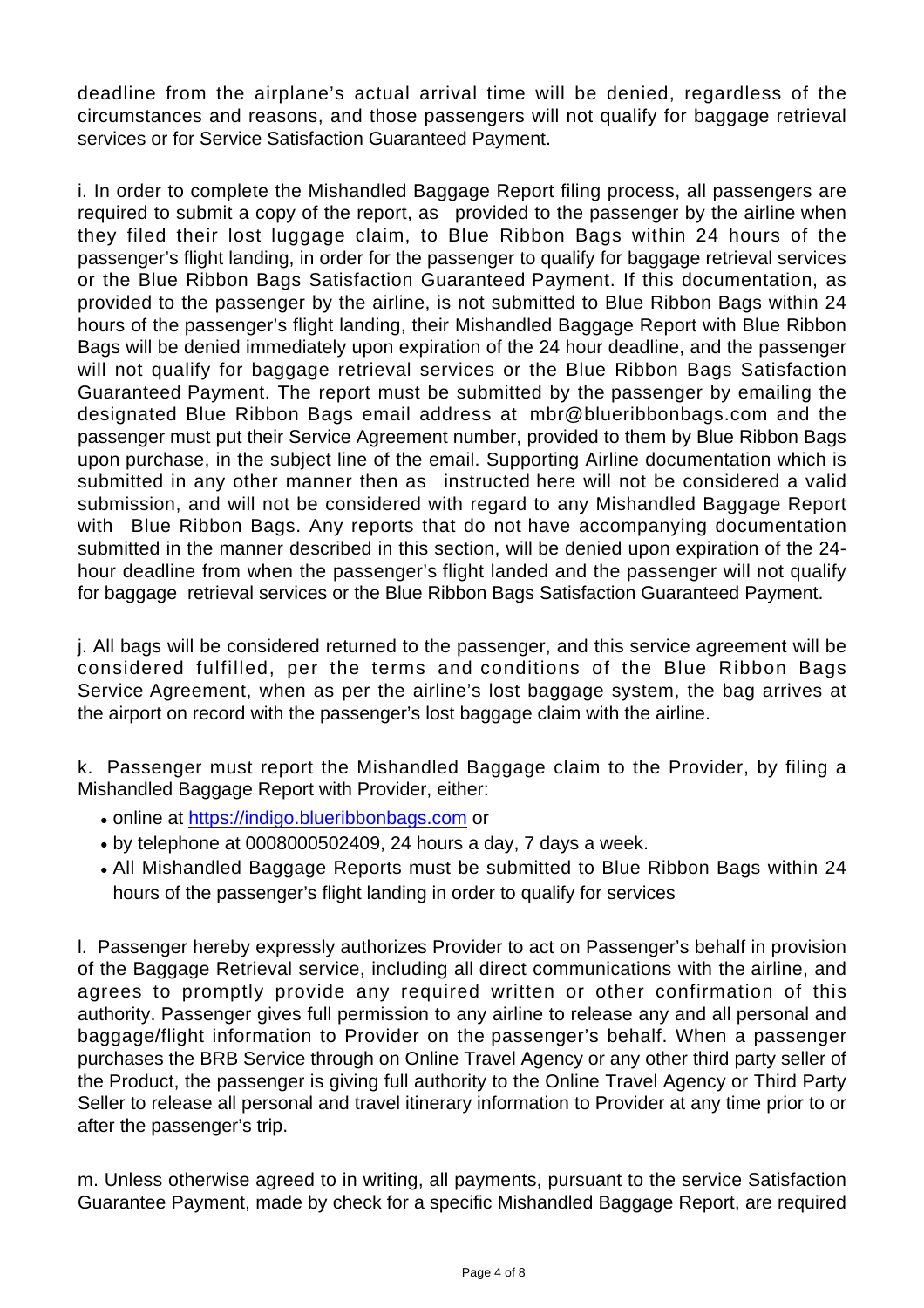to be cashed within 90-days of the check issuance date. Any checks not cashed within the 90 day time period from the date of issuance shall nullify the satisfaction guaranteed payment, and Blue Ribbon Bags will no longer be liable for any payments to that passenger for the referenced Mishandled Baggage Report.

n. If a Mishandled Baggage Report has been closed or denied for any and/or all reasons, and the passenger finds the closure of the MBR to be an error, the passenger has 12 hours from the receipt of the closure or denial email to inform Blue Ribbon Bags of the error. The passenger may only inform Blue Ribbon Bags of this error by emailing the provider at mbr@blueribbonbags.com, and putting their MBR number in the subject line. Any error emails received after this 12-hour period, or reported in any other method, will not be accepted, and the MBR file will not be reopened, and the passenger will not qualify for baggage retrieval services or our satisfaction guaranteed payment, regardless of the circumstances. If provider accepts the error, and the MBR file is reopened, the provider will have an additional 72 hours from the termination of the original 96 hours from when the passenger's flight landed, otherwise known as the service period, to locate the passenger's luggage. Any baggage associated with a Mishandled Baggage Report that has been reopened for any reason will be considered "returned" to the passenger, per the terms and conditions of this Service Agreement once the baggage is received at the airport on record with the airline's lost luggage claim, and the passenger will no longer qualify for baggage retrieval services or the Blue Ribbon Bags Satisfaction Guaranteed Payment.

o. Any Mishandled Bags, reported by the passenger, that were required by the airline, or airport, to be "rechecked" by the passenger at an airport, in the event the airline requires the bag to be collected and rechecked by way of a connecting flight or for any other reason, that the airline has no record of bag being rechecked when was required, will not be considered "mishandled" as per the terms and conditions of this Service Agreement, and will not qualify for baggage retrieval services or the Blue Ribbon Bags Satisfaction Guaranteed Payment.

# **3. ADDITIONAL TERMS:**

a. This Service Agreement applies only to Mishandled Baggage. All Mishandled Baggage must have been given a "tag number" by the airline upon baggage check at the airport. Any bags with no tag numbers will not constitute Mishandled Bags per the terms and conditions of this Service Agreement.

b. This Service Agreement does not cover Passenger for baggage that has been returned within the Service Period, regardless of the condition of the baggage or its contents.

c. This Service Agreement does not cover any theft or damage of baggage or its contents at any time, including after the baggage has been returned to Passenger. Any Airline lost luggage claims that include any other form of travel other then air travel within the listed segments on the passenger's journey will void the service agreement, and the passenger will not qualify for baggage retrieval services or the Blue Ribbon Bags Satisfaction Guaranteed Payment.

d. Provider may cancel this Service Agreement, and Provider shall have no obligations to Passenger or any third party whatsoever, upon a fraud report or investigation by the airline or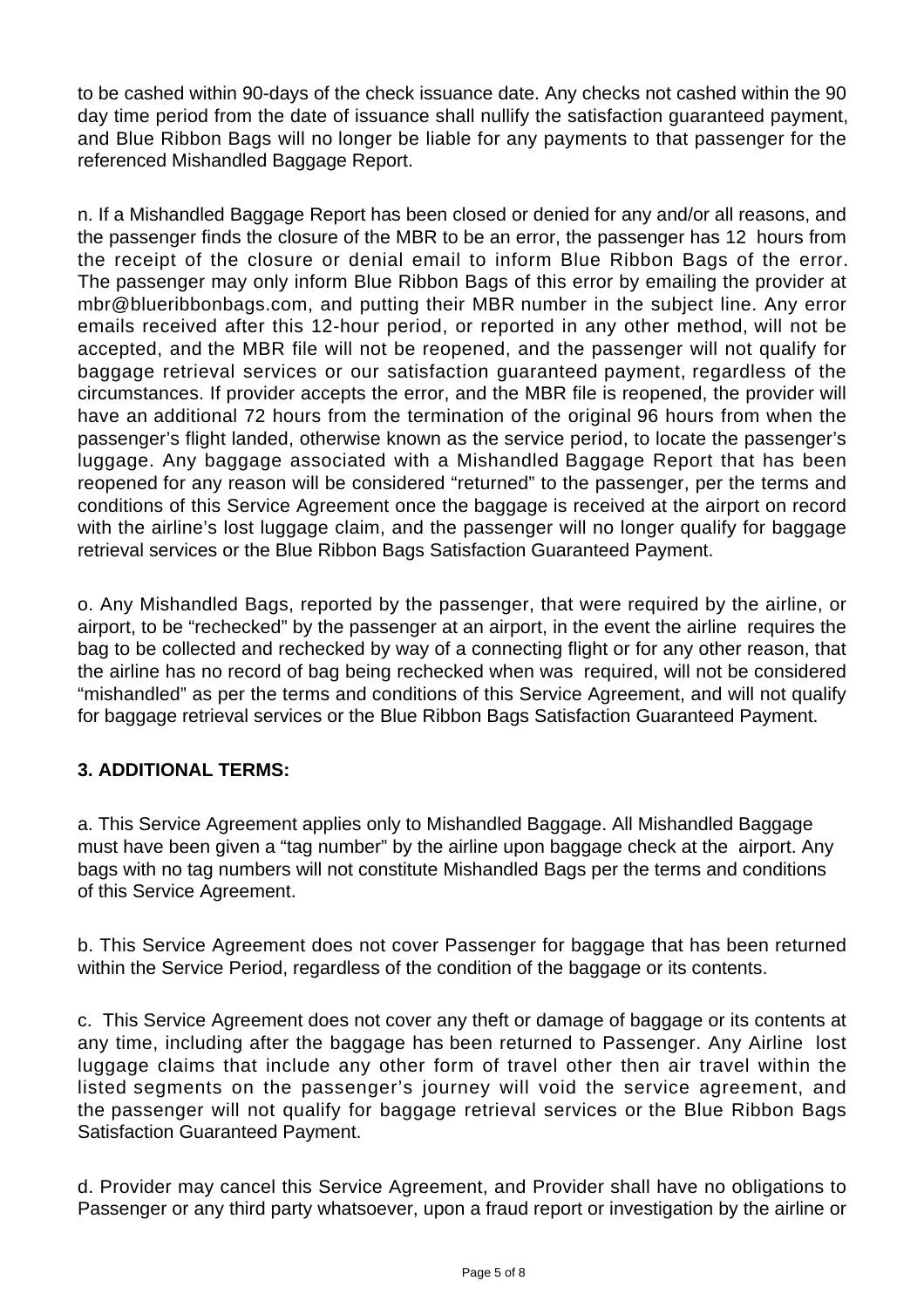Provider related to any lost baggage claim or Mishandled Baggage Report. And Provider may tender such fraud claim to the appropriate investigating authorities.

e. This Service Agreement incorporates by reference any instructions having to do with mishandled baggage reports or baggage service features posted on the Provider website, including the regular updates.

f. Returned bags that are delivered within the Service Period to the destination provided by Passenger to the airline will be deemed returned to Passenger in satisfaction of this Service Agreement.

g. Remuneration of the Service Satisfaction Guarantee Limit of Liability for Mishandled Baggage is limited to two (2) bags per person.

h. Passenger is ineligible for multiple remunerations under the Service Satisfaction Guarantee Limit of Liability for the same Mishandled Baggage, even if multiple Service Agreements are purchased.

i. In the event Passenger has failed to pay the Service Agreement Fee, or Provider has rejected or cancelled the Service Agreement, the Service Agreement shall be of no force or effect and Provider shall have no obligations to Passenger or any third party whatsoever. This provision applies in the event that the credit card charge for a particular service agreement has been disputed.

j. Property Irregularity Reports (PIR) issued by an airport (i.e. airport lost and found or any other airport office) or Baggage Irregularity Reports (BIR) or Lost Baggage Claim Forms Issued by an airport: Passenger is ineligible for any Service Satisfaction Guarantee payments under this Service Agreement for airline claim acknowledgements that issue as either a PIR by the airport or BIR or Lost Baggage Claim Forms by the airport, unless the airline issues a separate payment (compensation) for the Mishandled Baggage. Only in the instance that the airline has provided separate compensation for the passenger's lost baggage, Provider will pay the Service Satisfaction Guarantee payment for Mishandled Baggage not returned within the Service Period. If the airline does not issue a separate compensation, Provider will have no payment obligation. Proof of payment by the airline for the Mishandled Baggage will be required. This compensation provided to the passenger by the airline must be documented by the airline providing the compensation and must be for a bag that remains lost, as documented by the airline. Airline offering passengers "necessities fees" or reimbursement for expenses incurred while the bag was missing will not qualify as compensation, and the passenger will not be eligible for the BRB Satisfaction Guaranteed Payment.

k. Provider shall not be liable for any delay due to circumstances beyond its control. This is including, but not limited to, any bag that is unable to be loaded onto a flight due to security issues (including but not limited to dangerous goods found within the bag, and/or the bag being held up by customs for any reason). Additionally, with regard to delivery failures by third-party carriers attempting to deliver the retrieved baggage to Passenger, or any failure by Passenger to use reasonable efforts to receive the retrieved baggage within the Service Period or assist the provider in any way requested by the provider within the Service Period.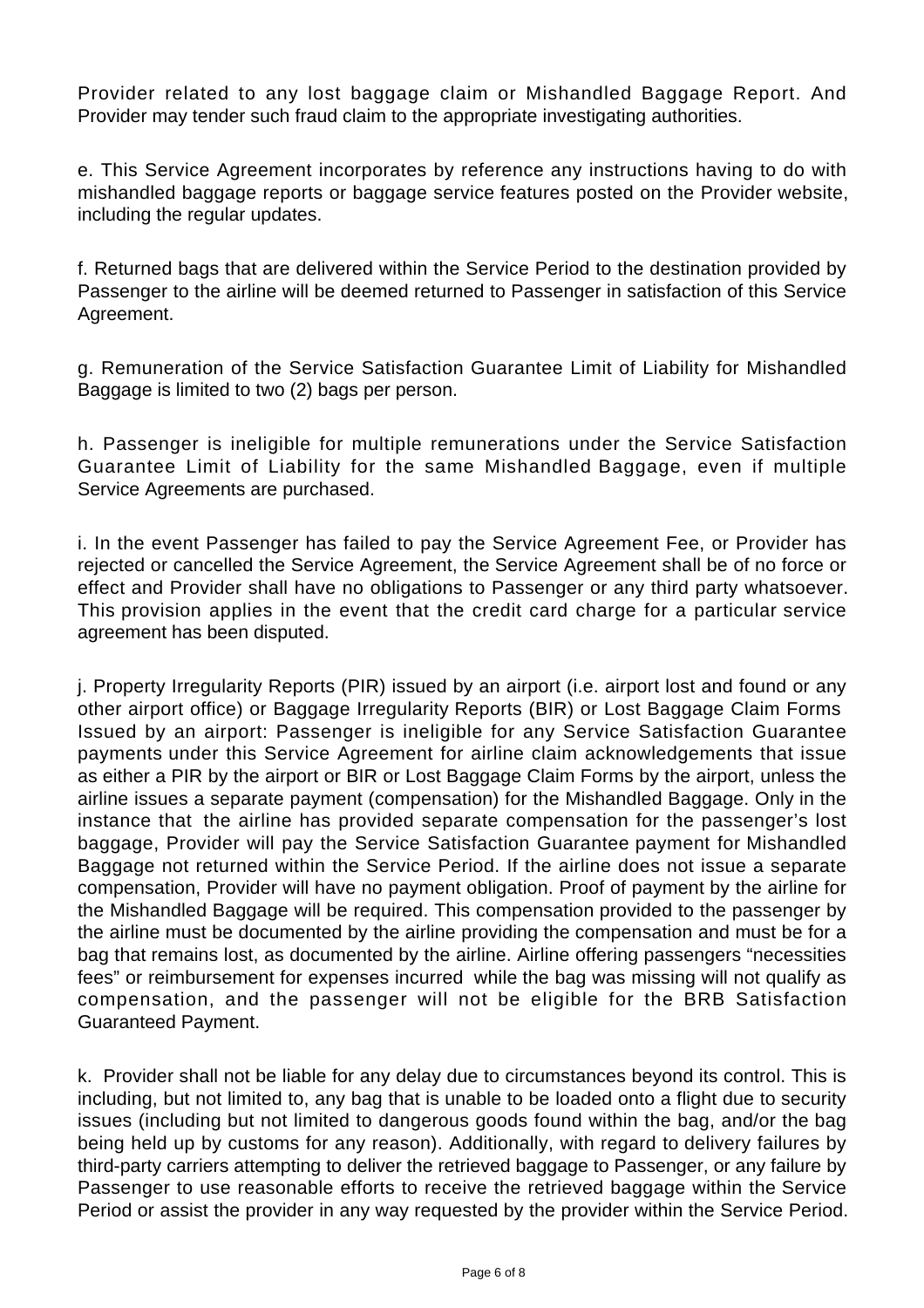This includes requests by Provider for description of baggage, lists of contents within passenger's baggage, or any identifying tags or marks placed on baggage by passenger. All requests of this nature are required to be responded to by the passenger within 12 hours of the request made by the provider. Any requests not responded to within 12 hours of the request being made by the Provider will void the Mishandled Baggage Report and passenger will no longer be eligible for baggage retrieval services or any satisfaction guaranteed payment under this service agreement.

l. This Service Agreement is non-refundable and non-transferable. If the passenger's flight is cancelled or changed and a new flight is booked in its place which is not listed under the passenger's airline confirmation number with which their service was purchased, passenger must purchase a new service for their new flight. For purchases made through online ticketing websites: each purchase is per the itinerary booked through the online website, which will be listed under the confirmation number provided by that website at the time of purchase. Any changes, including flight cancellations and re-bookings, to the itinerary occurring outside of the web booking will require a separate service to be purchased for any new flights booked. The passenger may inform provider of the change before any of the flights within the itinerary have departed, by emailing us at info@blueribbonbags.com, and putting their Service Agreement Number in the subject line showing the new flights within the itinerary to avoid having to purchase an additional service.

m. Governing Law; Jurisdiction: This Service Agreement and all claims arising from the agreement of the Parties contemplated herein, whether or not arising directly under this Service Agreement, shall be governed by and construed in accordance with the laws of the State of New York without giving effect to conflict of laws provisions. The Parties agree to the exclusive jurisdiction of the state and federal courts sitting in the State of New York, New York County for the adjudication of all disputes arising under this Agreement. All decisions regarding Mishandled Baggage Reports are the sole responsibility of Blue Ribbon Bags. All Third Party Sellers or distribution partners of the product have no influence, or barring on any decisions made with regard to any existing Mishandled Baggage Reports, including all Denials, Closures, or Qualifications for the Blue Ribbon Bags Satisfaction Guaranteed Payment. As well, all Third Party Sellers and distribution partners of the product will be completely indemnified from any and all legal action resulting from any decisions made with regard to a Mishandled Baggage Report. This includes all Denials, Closures, and Qualifications for the Blue Ribbon Bags Satisfaction Guaranteed Payment.

n. Passenger agrees that BRB may share Mishandled Baggage Report information with the third party online travel site or travel agency, from which the passenger purchased the BRB service that is directly associated with that Mishandled Baggage Report. Any sales made directly with BRB, which come by way of a referral from an online travel site, or travel agency, passenger agrees that BRB may share all sales data with the agency that referred the passenger to the BRB site for purchase.

# **4. PRIVACY STATEMENT**

a. Provider is committed to protecting your privacy, fully complying with applicable privacy regulations, including the European Union's General Data Protection Regulation (GDPR). By purchasing or using the Baggage Retrieval service you consent to the data collection and use practices described in this privacy statement.